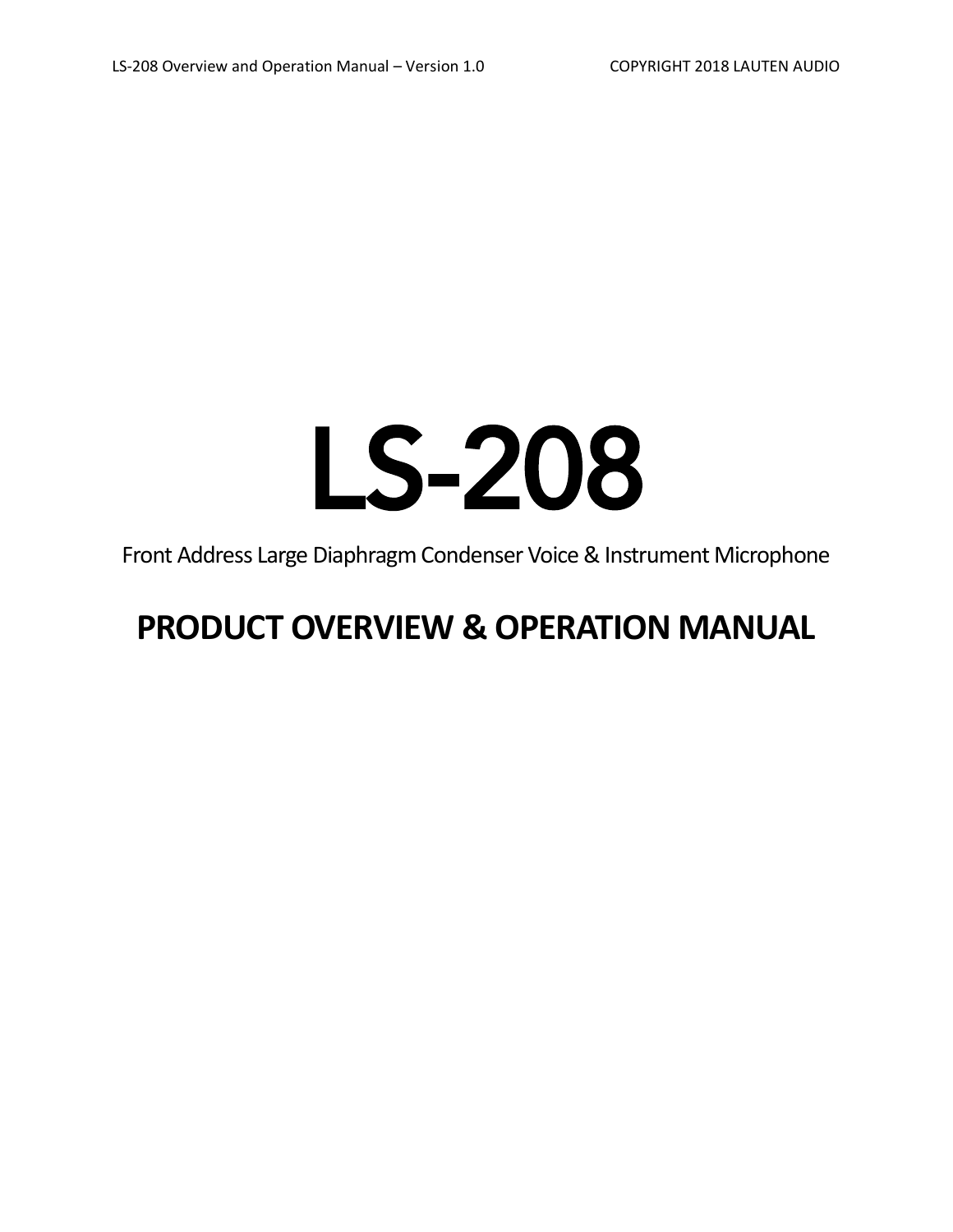### Summary

The Lauten Audio LS-208 is a professional front-address large diaphragm condenser voice and instrument microphone offering excellent versatility and the recording quality of high-end studio microphones. The LS-208 will capture the brilliance and expressiveness of any source in broadcast, sound reinforcement, and studio recording. It features a wide frequency response with a full 120dB of dynamic range and 135dB of SPL handling without the need for attenuation. With its excellent off-axis rejection it's excellent for focusing on the source and reducing bleed in multi-source live environments. Constructed from high-quality components and outfitted with frequency shaping high and low-cut filters, the LS-208 comes with a spider shock mount great for broadcast, a hard mount for tight spots, a foam windscreen to protect from plosives, and a rugged road case housing all these accessories.

The LS-208 is a great choice for

- **Spoken Voice, and Singing**
- Radio broadcasting
- **Podcast and Voice-overs**
- **Highly dynamic instruments and environments**
- **E** Close micing drums and guitar amps
- **EXTED Studio quality recordings nearly anywhere**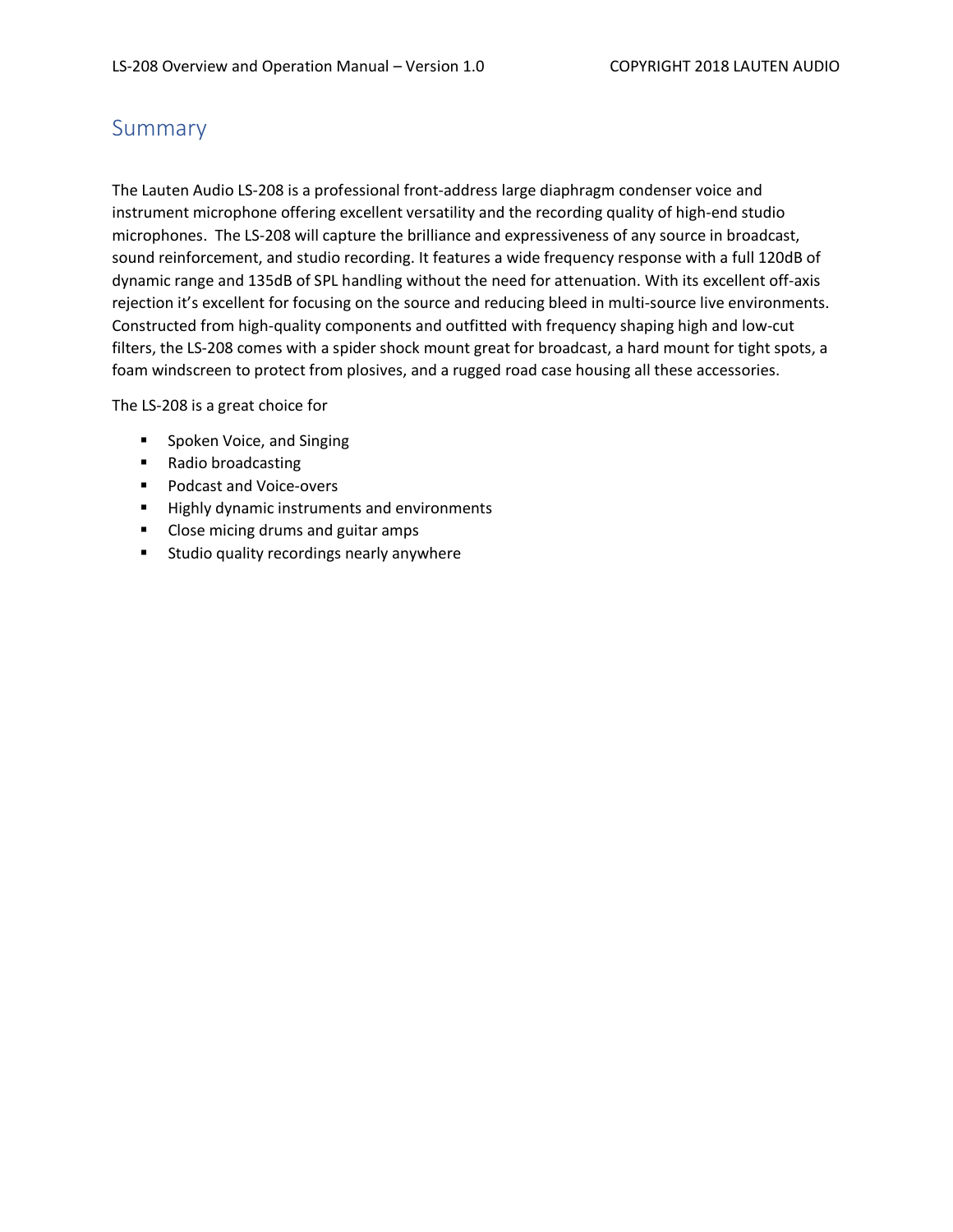## Description

The LS-208 is a professional front-address large-diaphragm condenser microphone designed for studio, live, broadcast recording and sound reinforcement. The LS-208 combines the handling capabilities of a dynamic microphone with the recording qualities of a professional high-end studio condenser microphone.

The LS-208 does not require pre-attenuation but can handle 135dB SPL due to its circuit design. Highly unique for a microphone of its type is its ability to capture a full 120db of dynamic range without the use of internal or external pre-attenuation. This gives engineers the ability to capture brilliant recordings of highly dynamic instruments and environments without sacrificing sound quality.

The LS-208 also features excellent off-axis rejection. It will provide excellent rejection of off-axis voices, instruments, crowds, etc., making it great for live radio broadcast and podcasts, or for multi-instrument, live-studio and on-stage recording or sound reinforcement.

The Independent, multi-stage, high and low-cut filters help engineers balance recordings at the microphone and aid in successfully capturing the performance reducing the need for mixing. The 2-stage low-cut aids in reducing low-end rumble, muddiness, and proximity effect. The 2-stage high-cut helps tame bright instruments and high frequencies.

The LS-208 is fully accessorized and ships with the following.

- Spider-shock mount with threaded nut and adjustable elbow joint.
- Hard mount with threaded nut and adjustable elbow joint.
- Foam windscreen to protect transducer element from plosives, wind, and debris
- Hard case that fits all accessories and is built for the rigors of the road.

Unlike any microphone of its kind on the market today, the LS-208 offers excellent off-axis rejection and dynamic-range capabilities combined with studio quality sound to achieve exceptional results in any recording environment.

## Key Features

Full 120dB (135dB total) of dynamic range without the need of additional attenuation Wide frequency response and studio quality sound Excellent off-axis sound rejection Independent 2-stage low and high-cut frequency switches Internally shock mounted pressure gradient condenser element Both spider shock mount and hard mount included Foam windscreen for plosive and wind rejection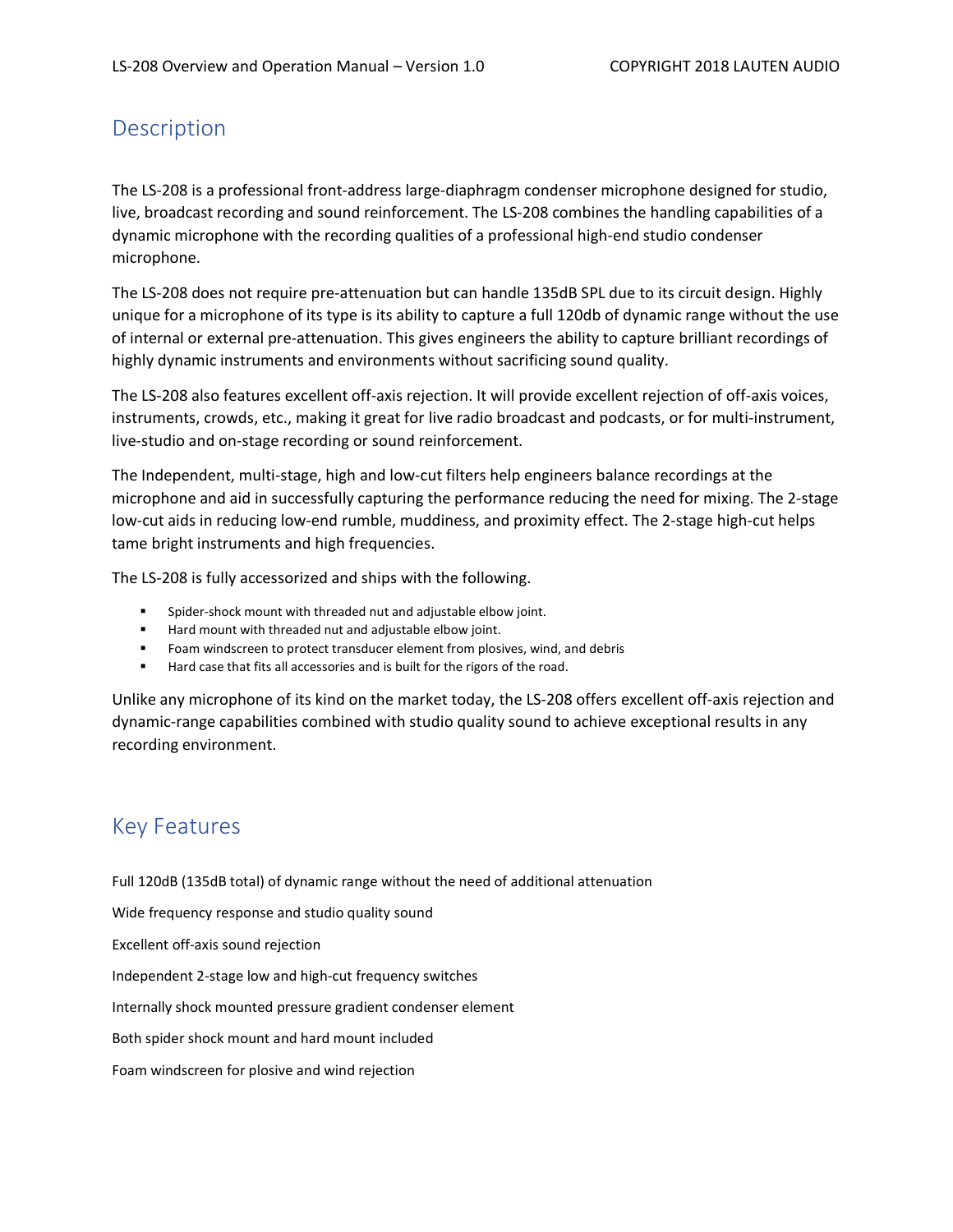## Operating Instructions

#### Quick Start Guide/Sequence of Operation

- 1. Attach the microphone to its threaded hard mount or spider shock mount and tighten the wing nut. Attach the chosen mount to a high-quality microphone stand. Loosen the wing nut and adjust for proper pick up position.
- 2. Make sure the phantom power is turned off and the gain on the preamplifier channel is turned down.
- 3. Securely connect the female end of a high-quality standard 3-pin XLR microphone cable to the male connector on the microphone, and then the male end of the XLR cable to your recording interface or microphone preamp.
- 4. After securely connecting the cables, turn on the +48v phantom power and all the microphone to warm up for a couple minutes.
- 5. If you are using the microphone for vocals or voice, please ensure you use a high-quality popfilter or the included foam windscreen.
- 6. Gradually increase the input gain on your recording interface or preamp to test and achieve your desired microphone input levels.
- 7. Congratulations, you are ready to begin using your microphone.

#### High-pass Filter

The LS-208 feature a 2-stage high-pass filter located on the left side of the microphone. The low-cuts are at 50Hz and 120Hz. The "HP" is the off position.



**Left "HP" is OFF position**

#### Low-pass Filter

The LS-208 features a 2-stage lowpass filter located on the right side of the microphone. The high-cuts are at 8KHz and 10KHz. The "LP" is the off position.



**Center "LP" is OFF position**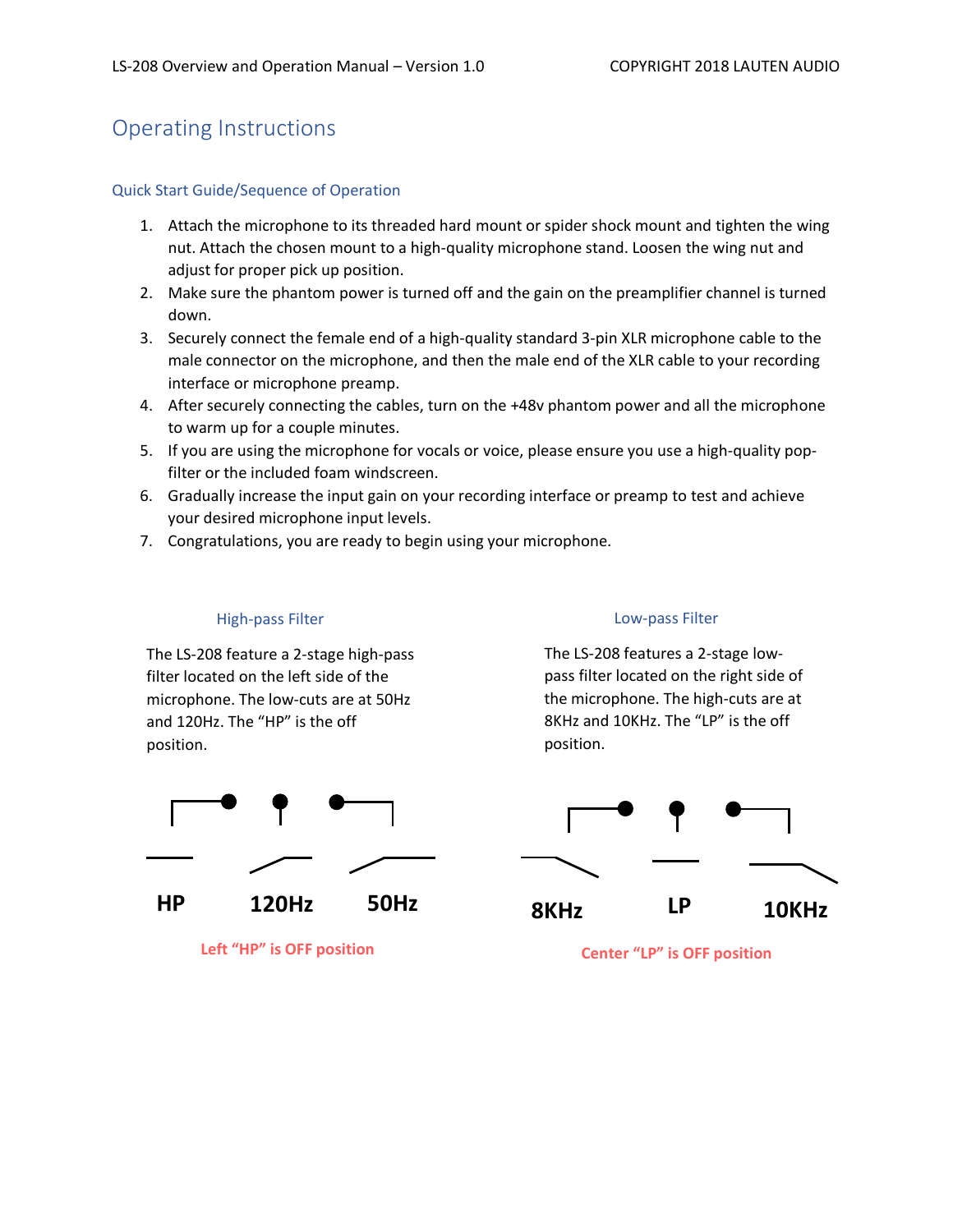## Power Requirements

This microphone requires +48v phantom power. Phantom power can be found as a built-in feature on most modern recording interfaces and microphone preamplifiers, or you may use an external +48v phantom power supply.

> **Do not connect this microphone to any power source other than +48v phantom power. Using +48v phantom power is the only way to ensure safe and reliable operation.**

## Connections

Always use a high quality 3-pin XLR microphone cable with your microphone. Connect the female end of the XLR cable to the microphone and the male end of the XLR cable to your recording interface.

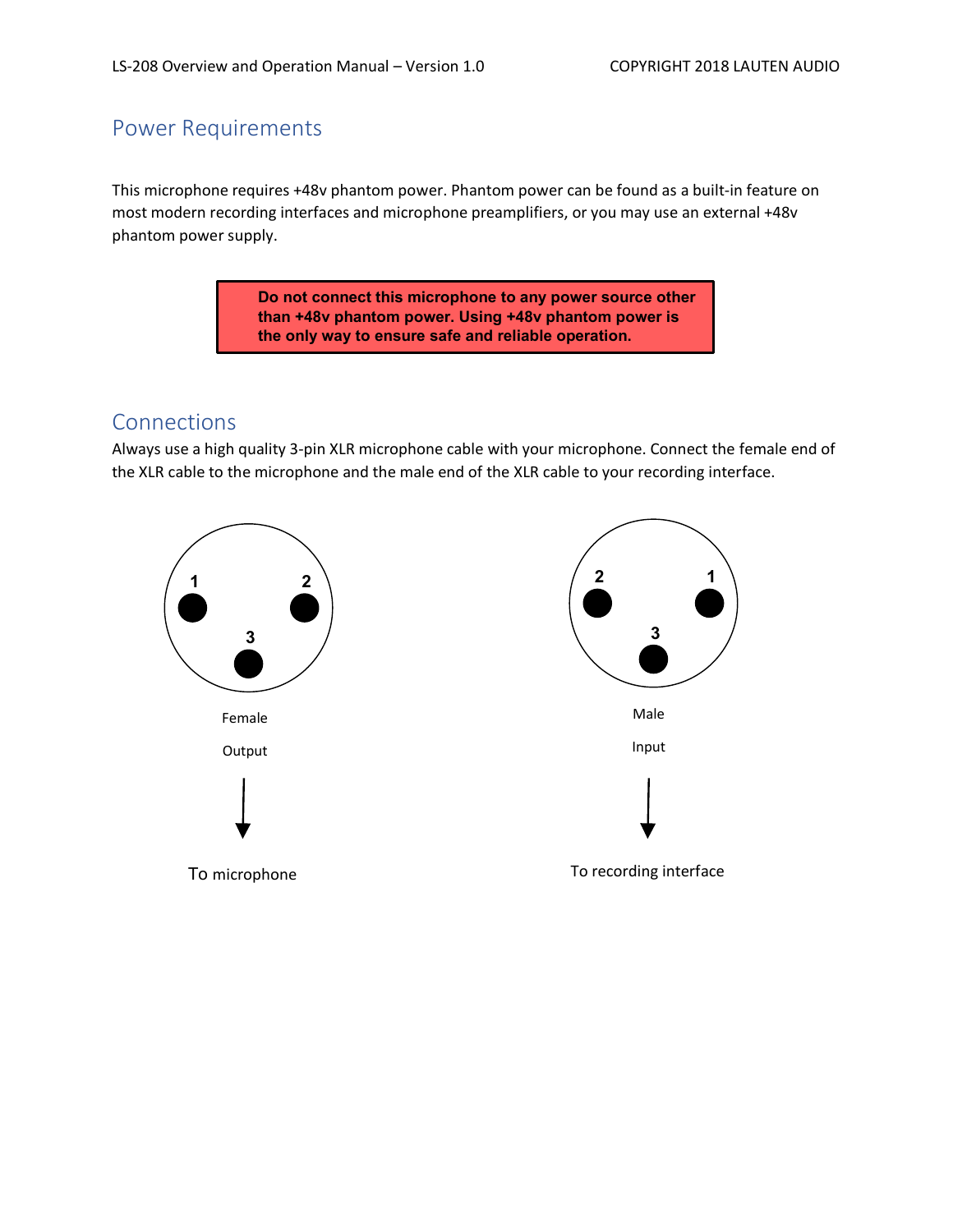## Specifications



| Type:                     | Front-Address Pressure gradient large diaphragm transducer microphone.                            |
|---------------------------|---------------------------------------------------------------------------------------------------|
| <b>Polar Patterns:</b>    | Cardioid                                                                                          |
| Circuit:                  | JFET transistor with transformer balanced output                                                  |
| <b>Frequency Range:</b>   | 20Hz-20KHz                                                                                        |
| <b>Dynamic Range:</b>     | 135dB (Full Range >120dB) without the need of internal or external attenuation (15dB<br>to 135dB) |
| Impedance:                | $>150$ ohms                                                                                       |
| <b>SPL Handling:</b>      | >135dB (0.5%THD@1000Hz)                                                                           |
| <b>Self-noise Level:</b>  | $<$ 15dB-A                                                                                        |
| Sensitivity:              | 5mV/Pa -46dBV (0 dB=1V/Pa 1kHz)                                                                   |
| <b>Special Features:</b>  | Independent 50 & 120Hz low-cut & 8 & 10 kHz high-cut filters                                      |
| <b>Connector:</b>         | 3-pin XLR                                                                                         |
| <b>Power Requirement:</b> | +48v Phantom power                                                                                |
| Weight:                   | Microphone only: 1.05lbs - 0.48kg                                                                 |
|                           | $w/$ shock mount: 1.75lbs - 0.79kg                                                                |
|                           | $w/$ hard mount: 1.30lbs - 0.59kg                                                                 |
|                           | $w/case$ and accessories: 5.40lbs - 2.45kg                                                        |
| <b>Dimensions:</b>        | Length: 7.5in (19.05cm)                                                                           |
|                           | Diameter (w/ arm): 1.98in (5.3cm)                                                                 |
|                           | With Shock mount                                                                                  |
|                           | Width: 4.7in (12cm)                                                                               |
|                           | Depth: 4.8in (12.2cm)                                                                             |